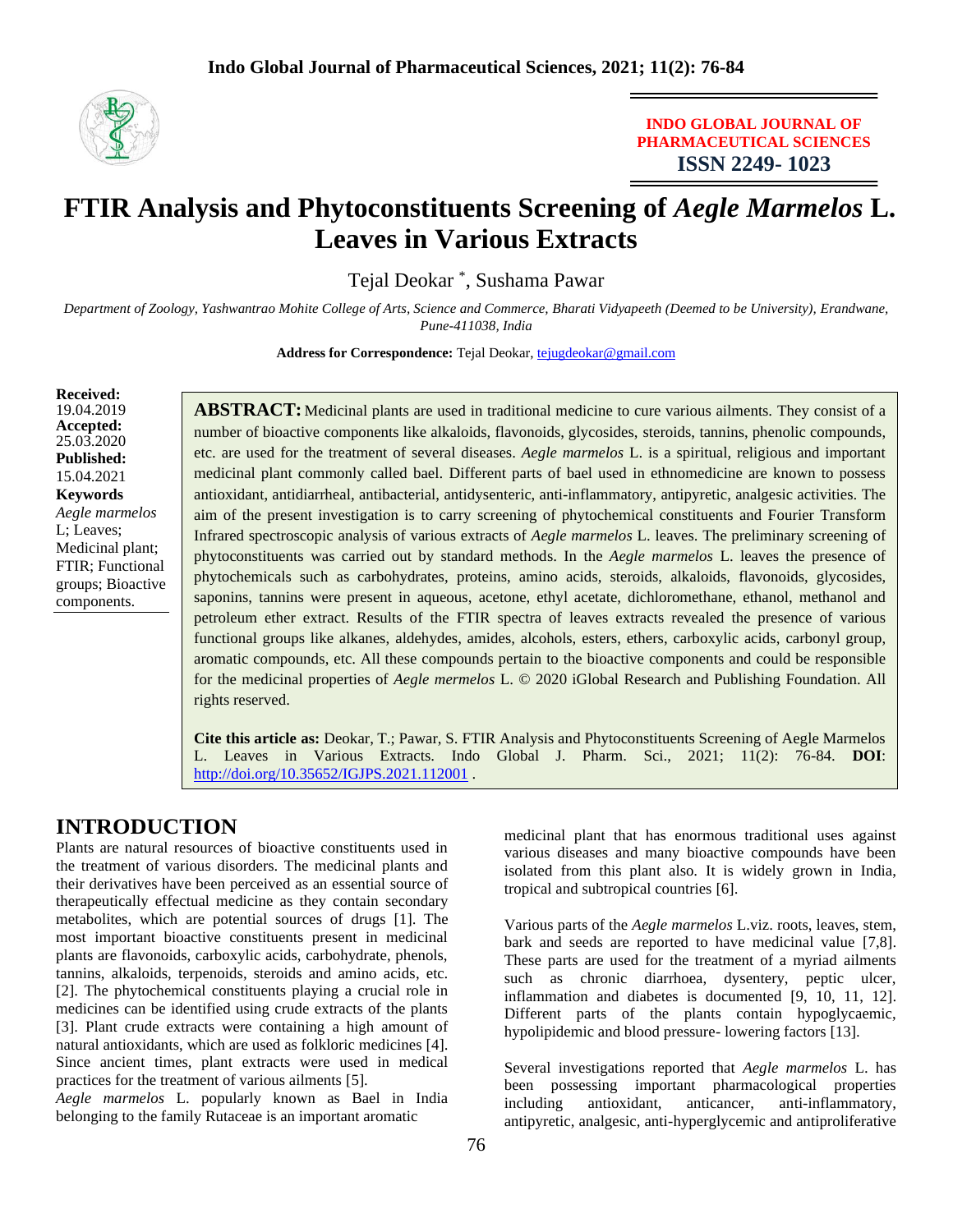effects [14, 15, 16, 17, 18]. A number of scientific studies validated that *Aegle marmelos* L. contains numerous phytochemicals in high levels, such as carotenoids, phenolic, alkaloids, pectins, tannins, coumarins, flavonoids and terpenoids [8, 19, 20, 21]. Sawale *et al* (2018) reported that the number of phytoconstituents are present in bael makes useful for several ailments [21]. The leaves are used as febrifuge, astringent, laxative, digestive and expectorant. These are useful in the treatment of abdominal pain, fever, asthma, heart palpitation, stomach pain, ophthalmia, urinary troubles, ulcers, vomiting and swellings [22, 23, 24, 25, 26]. The leaf extracts of bael is used as a medication against a number of chronic diseases like diabetes, pancreatic cancer and arthritis [27, 11, 28, 29]. Different organic extracts of the leaves of *Bael (A. marmelos*) have been reported to possess alkaloids, cardiac glycosides, terpenoids, saponins, tannins, flavonoids and steroids [30, 31, 32].

Various techniques can be used to determine and estimate the presence of such bioactive components in medicinal plants. The Fourier Transform Infrared (FTIR) spectroscopic technique is a high-resolution analytical technique to identify the chemical constituents and elucidate the structural compounds [33, 34]. In recent years, FTIR has played a significant role in pharmaceutical analysis for the fingerprint characters and extensive applicability to the samples. Moreover, the FTIR spectroscopy is a rapid, time saving and valuable tool for the characterization and identification of the functional groups present in the plant extracts or powders. Therefore, the aim of the present study was to find out the screening of phytochemical constituents and FTIR analysis in various solvent extracts of *Aegle marmelos* L. leaves.

## **MATERIAL AND METHODS**

#### **Collection and identification of Plant material**

The fresh leaves of *Aegle marmelos* L. were collected by taking all the precautions and by avoiding damage to the plant life. The collected plant materials were identified and taxonomically authenticated (TGD-1) by the Scientist D and HOD, Botanical Survey of India, Pune, Maharashtra.

#### **Preparation of plant extracts**

The fresh leaves were collected and washed under tap water to remove adhering dust and then dried in the shade at ambient temperature. The shade dried leaves were powdered in a mechanical grinder. The coarse leaf powder was subjected to the successive extraction with different solvents viz. water, acetone, ethyl acetate, dichloromethane, ethanol, methanol and petroleum ether using maceration technique. Then the crude extracts were filtered using Whatman No.1 filter paper. The supernatant was collected, evaporated and concentrated into solid extracts under room temperature. It was stored at  $4^{0}C$  in airtight bottles for subsequent analysis.

#### **Phytochemical Screening**

Preliminary phytochemical analysis was carried out identification of various secondary metabolites present in

aqueous, acetone, ethyl acetate, dichloromethane, ethanol, methanol and petroleum ether by using standard methods [35, 36].

#### **Fourier Transform Infrared Spectrophotometer (FTIR) Analysis**

The dried leaves powder of different solvent extracts of *Aegle marmelos* L. were analyzed using FTIR analysis. 10 mg of the dried extract powder was encapsulated in 100 mg of KBr pellet in order to prepare translucent sample discs. The powdered sample of each extract was loaded in FTIR spectrophotometer (Shimadzu, Japan), with a scan range from 400 to 4000 cm-1 with a resolution of 4 cm-1 and FTIR spectrum was recorded. The FTIR spectra were used to determine the presence of functional groups in the leaf extracts of *Aegle marmelos* L.

### **RESULTS AND DISCUSSION Phytochemical Analysis**

The results of phytochemical analysis of the aqueous, acetone, ethyl acetate, dichloromethane, ethanol, methanol and petroleum ether extract of *Aegle marmelos* L. leaves are shown in **Table 1.** It revealed the presence of active constituents like alkaloids, flavonoids, amino acids, steroids, saponins, tannins, glycosides, anthraquinone glycosides, carbohydrates, proteins and phenolic compounds. However, alkaloids were present only in aqueous and ethanolic extracts and the cardiac glycosides were found in ethyl acetate and acetone extracts of *Aegle marmelos* L. leaves. Next to aqueous, methanol and ethanol extracts were found to be more significant as compared to ethyl acetate, acetone and petroleum ether extracts but dichloromethane extract showed less variety of phytochemical constituents. Tannins were observed in all extracts except petroleum ether extract of *Aegle marmelos* L. leaves.

In the present study, bioactive constituents like alkaloids, phenols, flavonoids, steroids and saponins were revealed in *Aegle marmelos* L. leaves extracts. This shows a high level of its possible medicinal values [37, 38, 39]. The phytochemical compounds such as phenols, sterols, tannins, flavonoids, saponins, coumarins and triterpenoids were present in extracts of leaves of *Aegle marmelos* L. [40]. Screening of plants for medicinal value has been carried out by several workers with the help of phytochemical analysis [41, 42, 43]. The presence of flavonoids, saponins, alkaloids, steroids, tannins and phenolic compounds possesses analgesic, anti-allergic, antioxidant, anticancer, antimicrobial, anticarcinogenic, antiinflammatory and antibacterial activities [44, 45, 46, 47, 48, 49]. The present study clearly indicates that the presence of medicinally important phytochemicals may have accounted for the various therapeutic uses of the *Aegle marmelos* L. leaves.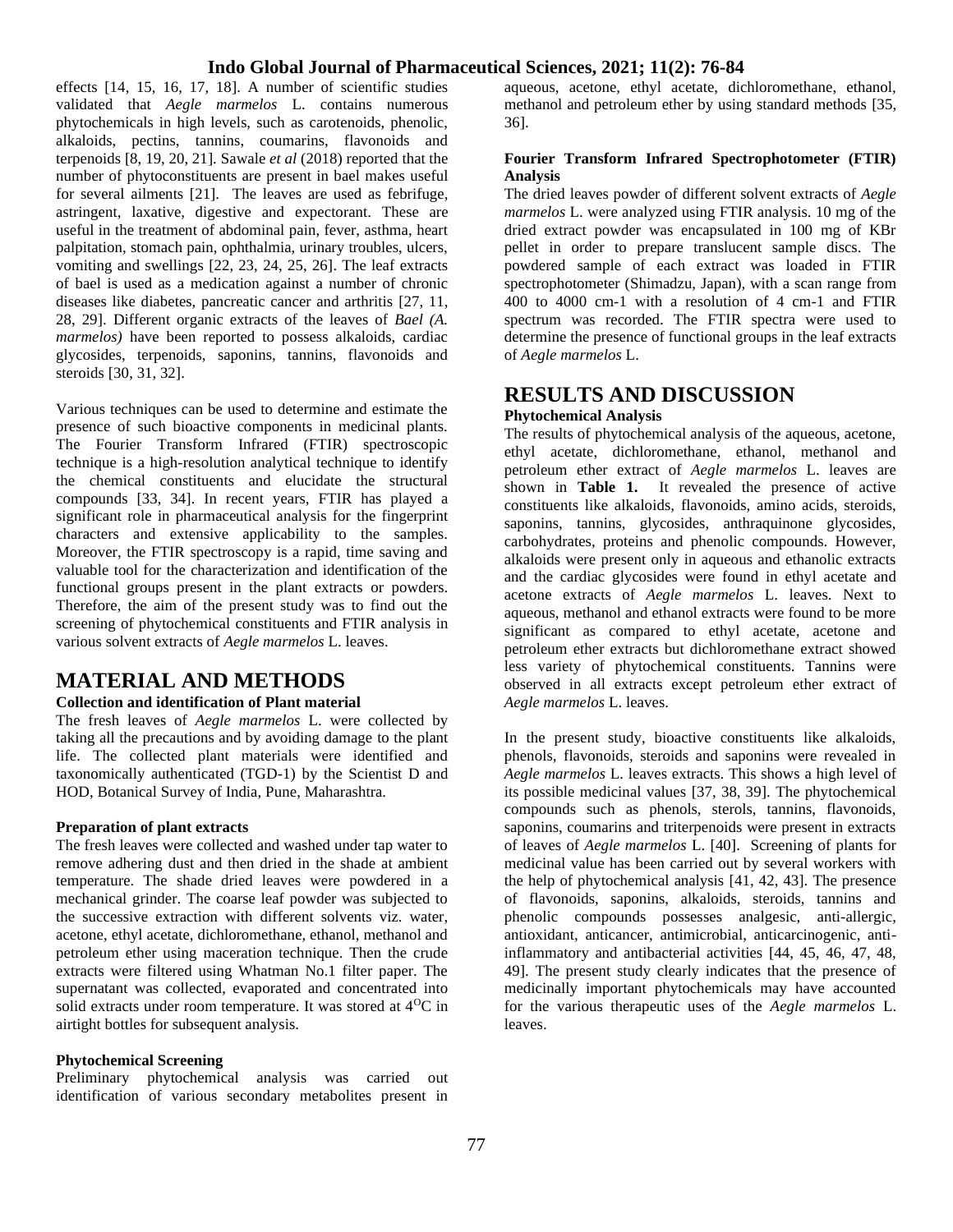### **Indo Global Journal of Pharmaceutical Sciences, 2021; 11(2): 76-84 Table 1: Phytochemical Screening of** *Aegle marmelos* **L. Leaves Extracts**

| <b>Secondary</b>                            | Phytochemical                             | <b>Nature of extract</b> |                  |                          |                            |                 |                  |                           |  |
|---------------------------------------------|-------------------------------------------|--------------------------|------------------|--------------------------|----------------------------|-----------------|------------------|---------------------------|--|
| <b>Metabolites</b>                          | tests                                     | <b>Aqueous</b>           | <b>Acetone</b>   | Ethyl<br>acetate         | <b>Dichloro</b><br>methane | <b>Methanol</b> | <b>Ethanol</b>   | <b>Petroleum</b><br>ether |  |
| Carbohydrates                               | Molisch's Test                            | $+$                      | $+$              | $+$                      |                            | $+$             | $+$              | $+$                       |  |
| Protein                                     | Millon's<br><b>Reagent Test</b>           | $+$                      |                  | $^{+}$                   |                            | $+$             | $+$              |                           |  |
| Amino acids                                 | Ninhydrin Test                            | $+$                      | $^{+}$           | $^{+}$                   |                            | $+$             | $+$              |                           |  |
| Steroid                                     | Liebermann<br><b>Burchard</b><br>Reaction | $+$                      | $\boldsymbol{+}$ | $\boldsymbol{+}$         |                            | $+$             | $\boldsymbol{+}$ | $+$                       |  |
| Glycosides<br>a.Cardiac<br>glycosides       | Legal's Test                              |                          | $^{+}$           | $+$                      |                            |                 |                  |                           |  |
| b.Anthraquinon<br>e glycosides<br>c.Saponin | Borntrager's<br>Test                      | $+$                      |                  | $\overline{\phantom{0}}$ |                            | $+$             | $+$              |                           |  |
| glycosides                                  | FoamTest                                  | $+$                      | $^{+}$           | $+$                      | $^{+}$                     | $+$             | $+$              |                           |  |
| Flavonoids                                  | Sodium<br>hydroxide Test                  | $+$                      | $+$              | $+$                      |                            | $+$             | $+$              | $+$                       |  |
| Phenols                                     | Ferric Chloride<br><b>Test</b>            | $+$                      |                  | $\boldsymbol{+}$         | $^{+}$                     | $+$             | $^{+}$           | $^{+}$                    |  |
| Alkaloids                                   | Mayer's Test                              | $+$                      |                  |                          |                            |                 | $\boldsymbol{+}$ |                           |  |
|                                             | Wagner's Test                             | $+$                      |                  | $\overline{\phantom{m}}$ |                            |                 | $^{+}$           |                           |  |
| Tannins                                     | Dilute Nitric<br>acid Test                | $+$                      | $^{+}$           | $^{+}$                   | $+$                        | $\ddot{}$       | $+$              |                           |  |

**(+) = Positive (present) ; (-) = Negative (absent)**



**Figure 1: FTIR spectrum of Aqueous extract of** *Aegle marmelos* **L.**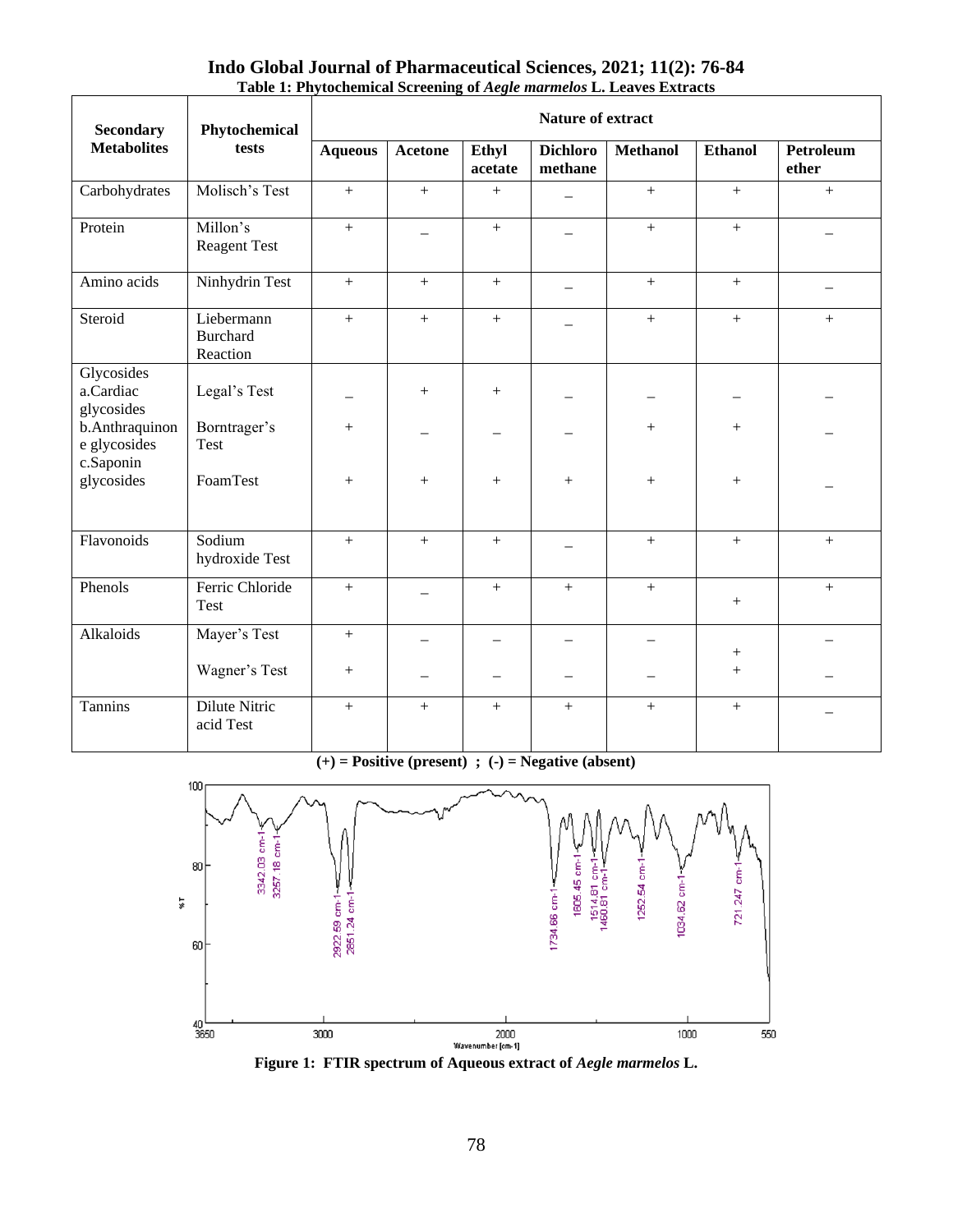#### **Indo Global Journal of Pharmaceutical Sciences, 2021; 11(2): 76-84 Table 2 : FTIR spectral wave numbers (cm-1) of dominant peak and functional groups obtained from the leaves extracts of** *Aegle marmelos* **L.**

| <b>Functional</b><br>group | Component<br>(Peaks)        | Wave numbers (cm-1)              |                           |                                        |                                              |                                  |                                    |                                                     |  |
|----------------------------|-----------------------------|----------------------------------|---------------------------|----------------------------------------|----------------------------------------------|----------------------------------|------------------------------------|-----------------------------------------------------|--|
|                            |                             | <b>Aqueous</b><br><b>Extract</b> | Acetone<br><b>Extract</b> | <b>Ethyl Acetate</b><br><b>Extract</b> | <b>Dichlorom</b><br>ethane<br><b>Extract</b> | <b>Ethanol</b><br><b>Extract</b> | <b>Methanol</b><br><b>Extract</b>  | Pet -ether<br><b>Extract</b>                        |  |
|                            | C-H (stretch)               | 2851.2<br>2922.5                 | 2852.2<br>2919.7          | 2852.2,<br>2923.6                      | $\mathbb{L}$                                 | 2924.5                           | 2923.5                             | 2852.2<br>2921.6                                    |  |
| <b>Alkanes</b>             | $-CH2$ (bend)               | $\sim$                           | 1456                      | 1458.8                                 | $\mathcal{L}_{\mathcal{A}}$                  | 1459.8                           | 1460.8                             | 1460.8                                              |  |
|                            | C-H(stretch)                | $\mathcal{L}^{\pm}$              | $\blacksquare$            | 3079                                   | $\mathbf{r}$                                 | 2851.2                           | $\blacksquare$                     | $\equiv$                                            |  |
| <b>Alkenes</b>             | $C=C(\text{stretch})$       | 1605.4                           | 1607.38                   | 1255.43                                | 1590                                         | 1613.1                           | $\bar{\mathcal{L}}$                | $\blacksquare$                                      |  |
|                            | $C=C$ (bend)                | 721.2                            | $\sim$                    | 832.1,720.2,<br>980.62                 | 831.1                                        | $\overline{7}19.3$               | 921.8                              | $\sim$                                              |  |
|                            | $=$ C-H (bend)              | $\overline{\phantom{a}}$         | $\sim$                    | 720.28, 832.1                          | $\blacksquare$                               | $\mathcal{L}_{\mathcal{A}}$      | 852.3                              | $\overline{\phantom{a}}$                            |  |
| Aromatic<br>rings          | $=C-H(\text{stretch})$      | 721.2                            | $\overline{\phantom{a}}$  | $\sim$                                 | $\blacksquare$                               | $\blacksquare$                   | $\blacksquare$                     | $\sim$                                              |  |
|                            | $C=C$ (bend)                | 1514.8<br>1605.4                 | $\sim$                    | 1613.1<br>1511.9                       | $\mathbf{r}$                                 | 1510.9                           | 1612.2                             | 1589.06                                             |  |
| Aldehydes                  | $C=O(\text{stretch})$       | 1734.6                           | 1730.8                    | 1729.8                                 | $\overline{\phantom{a}}$                     | 1734.6                           | 1725.9                             | 1735.6                                              |  |
| Carboxylic                 | $C=O$ (stretch)             | 1734.6                           | 1730.8                    | 1729.8                                 | $\overline{\phantom{a}}$                     |                                  | 1725.9                             |                                                     |  |
| acids and<br>their salts   | C-O (stretch)               | 1460.8                           | 1052.9                    | 1458.8                                 | $\blacksquare$                               | 1459.8                           | $\equiv$                           |                                                     |  |
|                            | $C=O$ (stretch)             | $\equiv$                         | 1730.8                    | 1729.8                                 | $\overline{\phantom{a}}$                     | $\overline{a}$                   | 1725.9                             | 1735.6                                              |  |
| <b>Esters</b>              | C-O (stretch)               | 1252.5                           | 1052.9                    | 1255.4                                 |                                              | 1255.4                           | $\overline{\phantom{a}}$           | $\equiv$                                            |  |
| Primary                    | N-H (stretch)               | 2922.5,3257.1<br>3342            | 2919.7                    | 2923.6,3261.5                          | 3393.1                                       | 3355.5                           | 2923.06                            | 2852.2,2921.<br>6<br>3256.2,3336.<br>$\overline{c}$ |  |
| <b>Amines</b>              | C-N (stretch)               | $\mathcal{L}$                    | 1052.9                    | $\overline{a}$                         | $\overline{a}$                               | 1032.6                           | 1043.3                             | 1021.                                               |  |
|                            | N-H (stretch)               | $\blacksquare$                   | 3570.5                    | $\overline{\phantom{a}}$               | 3604.3                                       | 3544.5                           | 3556.09                            | $\mathbb{L}^+$                                      |  |
| <b>Ethers</b>              | C-O (stretch)               | 1034.6<br>1252.5                 | $\mathbb{L}$              | 1255.4                                 | 1273.7                                       | 1032.6<br>1255.4                 | 1043.3                             | 1021.12                                             |  |
| <b>Alcohols</b>            | O-H (stretch)               | 2922.5<br>3342                   | 2919.7<br>3362.2          | 2923.6, 3541<br>3079,3261              | 3393.14<br>3604.3                            | 3355.5<br>3544.5                 | 3211.8<br>3556.09                  | 2921.6,<br>3256.2<br>3336.25                        |  |
|                            | $C=O$ (stretch)             | $\omega$                         | 1730.8                    | $\mathbb{L}^+$                         | $\omega$                                     | $\mathbb{Z}^{\mathbb{Z}}$        | 1725.9                             | $\mathbb{Z}^{\mathbb{Z}}$                           |  |
| Ketone                     | $C=C$ (stretch)             | $\sim$                           | $\overline{\phantom{a}}$  | 1613.1                                 | $\overline{\phantom{a}}$                     | 1613.1                           | 1612.2                             | $\blacksquare$                                      |  |
| <b>Nitro</b><br>compounds  | $N=O$<br>(stretch)          | 1514.8                           | $\mathbb{L}$              | 1511.9                                 | $\overline{\phantom{a}}$                     | 1510.9                           | $\mathbb{L}$                       | $\blacksquare$                                      |  |
| Ammonium<br>salts          | $C=O$ (stretch)             | 1460.8<br>1734.6                 | 1730.8                    | 1458.8                                 | $\blacksquare$                               | $\overline{\phantom{a}}$         | 1460.8                             | $\sim$                                              |  |
| Sulphonate<br>salts        | $S=O$ (stretch)             | $\mathbb{L}^+$                   | $\mathbb{Z}^2$            | 1168.6                                 | $\mathcal{L}_{\mathcal{A}}$                  | $\mathcal{L}_{\mathcal{A}}$      | $\Box$                             | $\omega$                                            |  |
| <b>Carbonate</b><br>ion    | $\mathcal{L}_{\mathcal{A}}$ | $\mathbb{L}$                     | 1456.9                    | 1458.8                                 | 1424.17                                      | 1459.8                           | 852.3,1460                         | 1460.8                                              |  |
| <b>Sulfoxides</b>          | $S=O$ (stretch)             | $\equiv$                         | 1052.9                    | $\frac{1}{2}$                          | $\overline{\phantom{a}}$                     | 1032.6                           | 1043.3                             | $\equiv$                                            |  |
| <b>Halides</b>             | $C-F$<br>$C-C1$             | $\blacksquare$                   | $\overline{\phantom{a}}$  | 1168.6                                 | $\overline{\phantom{a}}$                     | $\overline{\phantom{a}}$         | 852.38<br>$\overline{\phantom{a}}$ | $\blacksquare$                                      |  |
|                            |                             |                                  |                           |                                        |                                              |                                  |                                    |                                                     |  |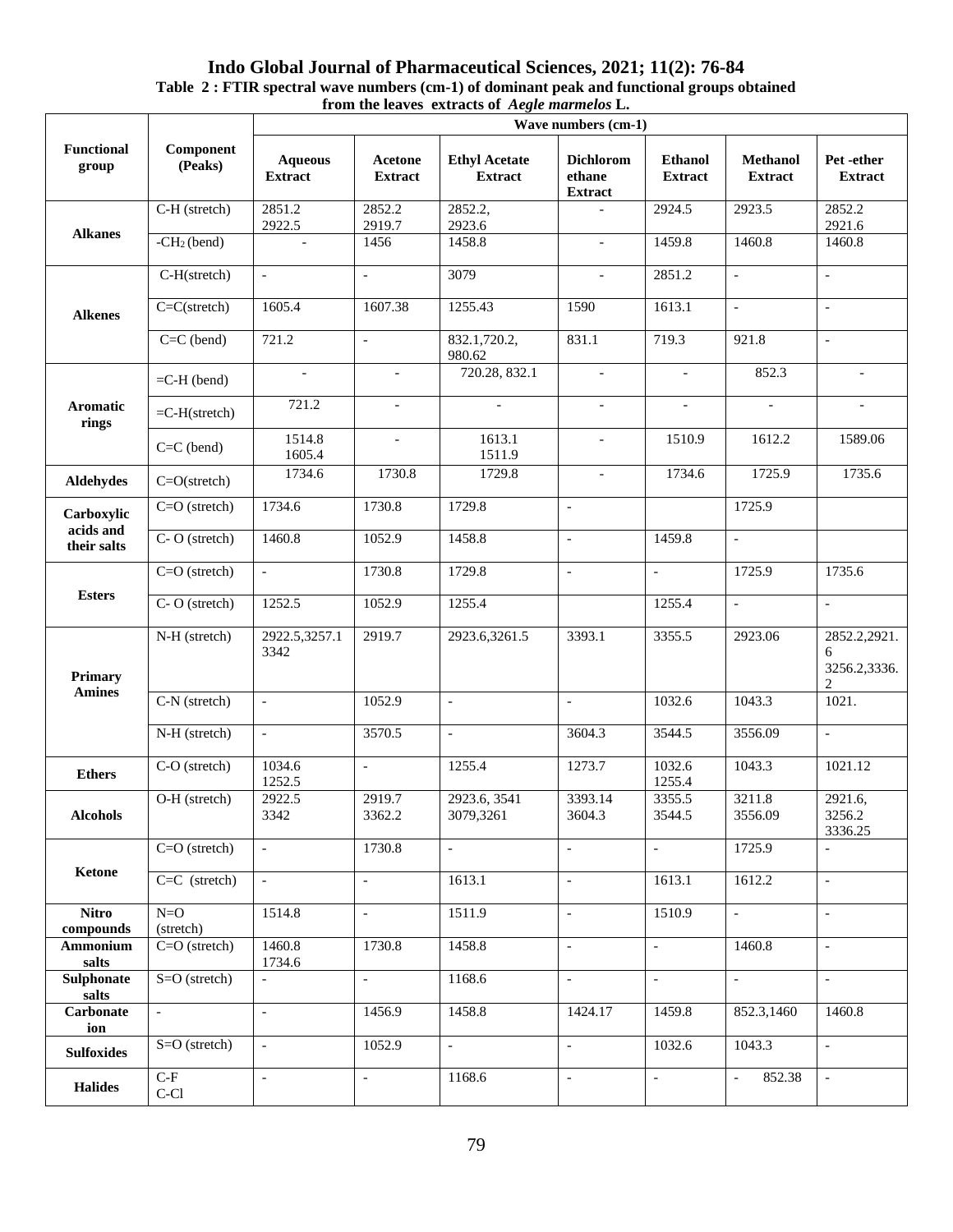**Indo Global Journal of Pharmaceutical Sciences, 2021; 11(2): 76-84**



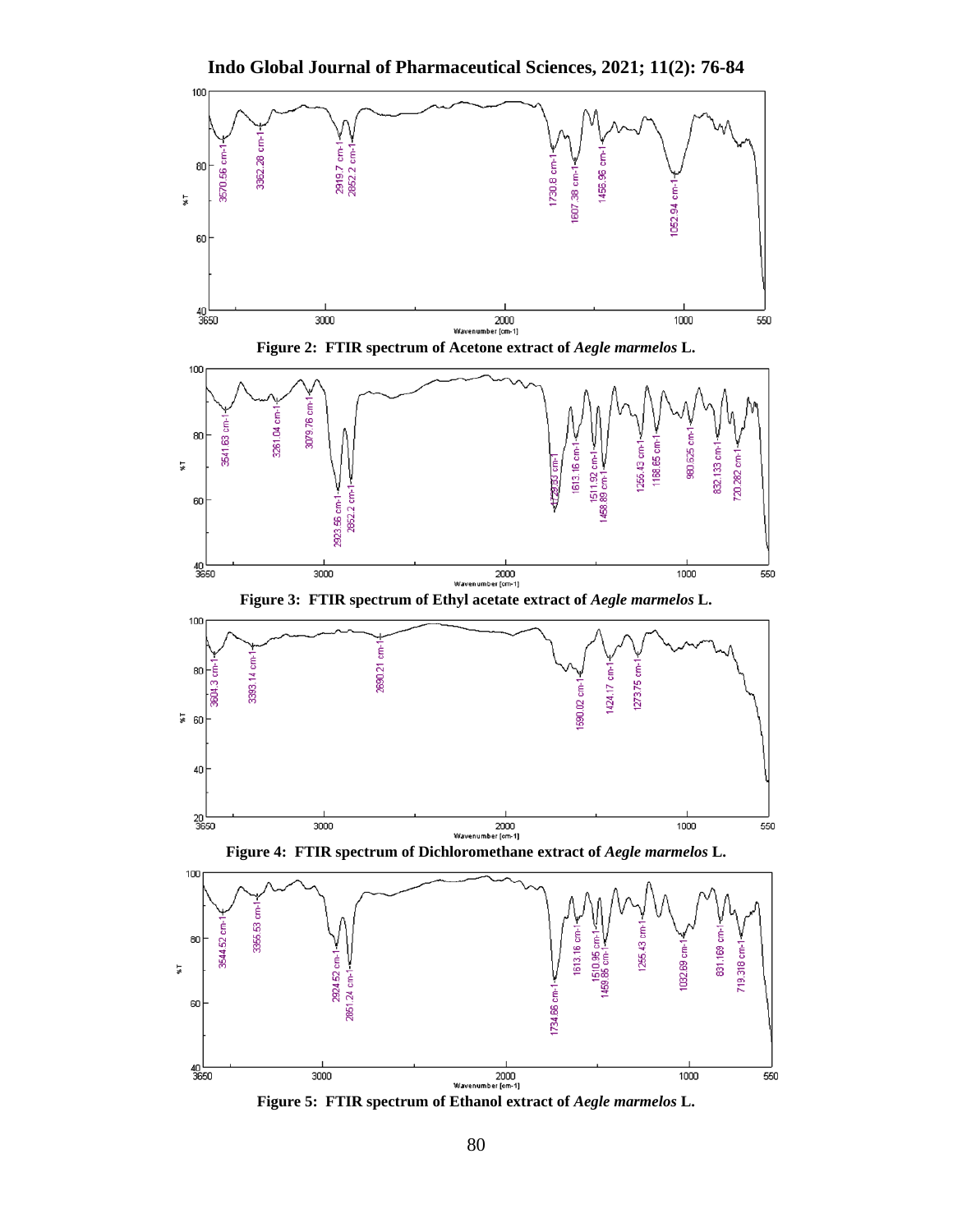

**Indo Global Journal of Pharmaceutical Sciences, 2021; 11(2): 76-84**



**Fourier Transform Infrared Spectroscopic Analysis** The spectroscopic technique has become an analytical and most powerful tool for the qualitative and quantitative analysis of pharmaceutical and biological materials [1]. The Fourier Transform Infrared Spectroscopy (FTIR) was used to identify functional groups of the chemical constituents present in plant extracts based on the peak values in the IR region [50]. Results of FTIR spectroscopic analysis in the different solvent extracts of *Aegle marmelos* L. leaves revealed structural information of various functional groups were illustrated in figure no. 1 to 7. The absorption bands and the wavenumber (cm-1) of prominent peaks obtained from absorption spectra were depicted in **Table 2**.

In the present study, the aqueous extract of *Aegle marmelos* L. showed characteristic absorption bands at 3342 and 3257.18 cm-1 revealed the presence of the primary amines (N-H stretch). The peaks at 2851.2 and 2922.5 cm-1 refer to the presence of alkanes (C-H stretch).The strong absorption bands observed at 1734.6 and 1460.8 cm-1 corresponding to C=O stretch and C-O stretch representing aldehydes and a carboxylic acid group. The peaks at 1605.4, 1514.8 and 721.2 cm-1 refer to the presence of alkenes and aromatic compounds (C=C bend).The bands at 1252.5 and 1034.6 cm-1 which indicates the presence of esters and ethers assigned to the C-O stretching (**Figure 1**). The acetone extract exhibited

the broad peaks at 3570.5, 3362.2, 2919.7, 2852.7, 1607.3, 1456.9 and 1052.9 cm-1 represents the presence of functional groups such as alcohols (O-H stretch), alkanes (C-H stretch), alkenes (C=C stretch), aromatic amines (C-N stretch) and carboxylic acids, esters and ethers (C-O stretch). The peak at 1730.8 cm-1 denotes the aldehydes and carbonyl group (C=O stretch) (**Figure 2**).

FTIR spectroscopic analysis of ethyl acetate extract (*Aegle marmelos* L. leaves) was shown in (**Figure 3)**. The more intense bands were observed at 3541.6, 3261, 3079.7, 2923.5, 2852.2, 1729.8, 1613.1, 1511.9, 1458.8, 1255.4, 1168.6, 980.6, 832.1 and 720.2 cm-1 corresponding to alcohols (O-H stretch), alkanes (C-H stretch), alkenes(C=C stretch & C=C bend), aromatics(C=C bend), carboxylic acids(C=O stretch), amines (N-H stretch), nitro compounds(N=O stretch), ethers(C-O stretch) and halides (C-F). The characteristic absorption bands at 3604.1, 3393.1, 2690.2, 1590, 1273.7 cm-1, which corresponds to O-H stretch, N-H stretch, C-H stretch and C=C stretch representing alcohols, amides, amines, aldehydes, carboxylic group and alkenes in dichloromethane extract (**Figure 4**). The ethanol extract showed peak intensities at 3544.5, 3355.5, 2924.5, 2851.2, 1734.6, 1613.1, 1510.9, 1459.8, 1255.4, 1032.6, 831.1, 719.3 cm-1 indicates the presence of functional groups such as alkanes (C-H stretch & -  $CH<sub>2</sub>$  bend), aldehydes (C=O stretch), alkenes(C=C stretch &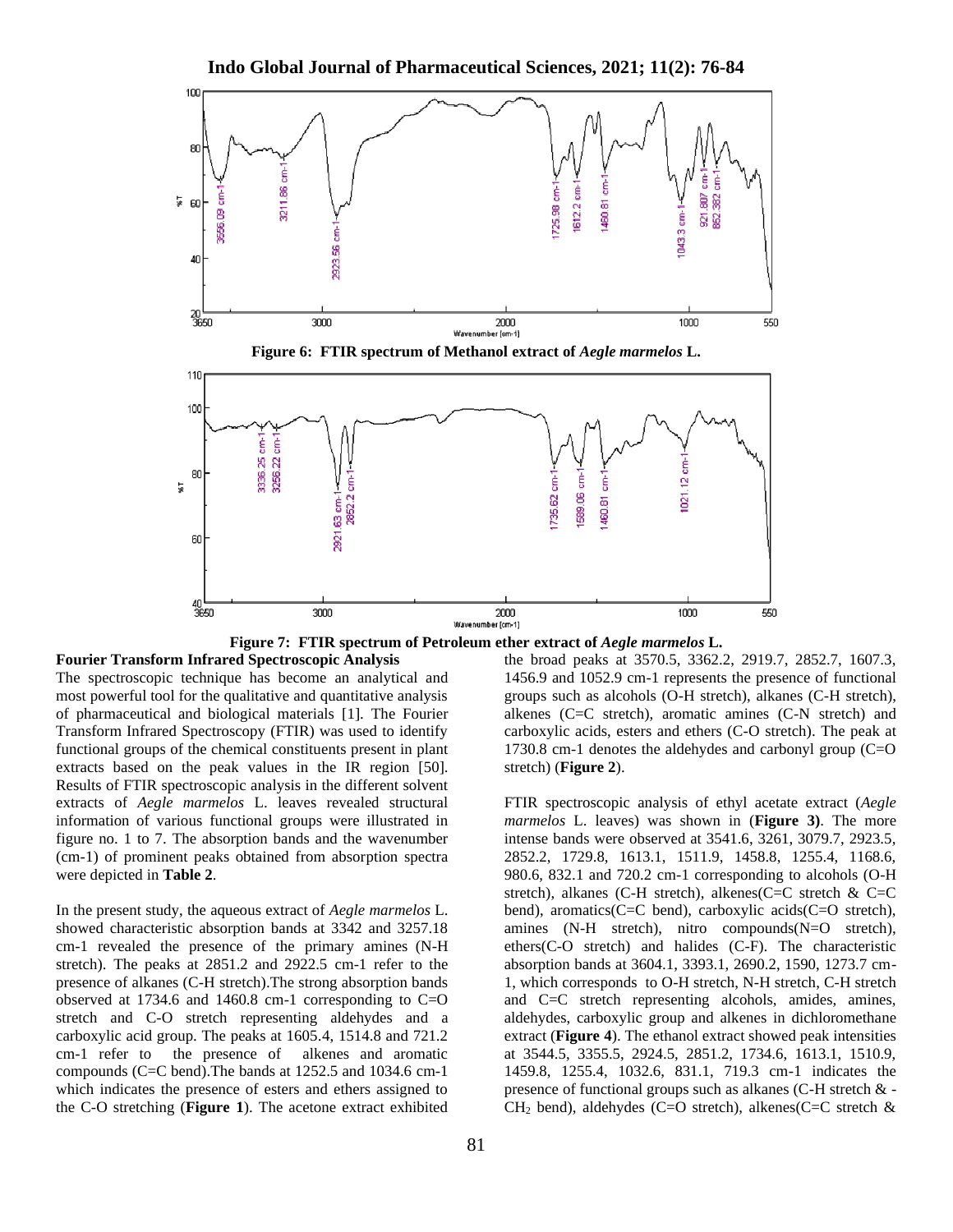C=C bend) , alcohols(O-H stretch), ethers (C-O stretch) and nitro compounds (N=O stretch) (**Figure 5**).

The broad peaks observed in the methanol extract of *Aegle marmelos* L. at 3556.09, 3211.8, 2923.5, 1725.9, 1612.2, 1460.8, 1043.3, 921.6 and 852.3 cm-1 represents the presence of functional groups like alcohols(O-H stretch), carboxylic acid(O-H stretch), aromatics (in-rings) (C=C bend), alkanes (- CH<sup>2</sup> bend), alkenes (C=C bend), aliphatic amines(C-N stretch) and carboxylic acids, esters, ethers(C=O stretch & C-O stretch) (**Figure 6**). The petroleum ether extract showed the absorption bands occurring at 3336.2 and 3256.2 cm-1 refers to alcohols (O-H stretch). The major peaks at 2921.6, 2852.2 and 1460.8 cm-1 indicate the presence of alkanes (C-H stretch  $&$  -CH<sub>2</sub> bend) and carboxylic acid group (O-H stretch). The peaks observed at1735.6, 1589 and 1021.1 cm-1 assigned to the C=O stretch, C=C bend and N-H stretch which corresponds to the presence of esters, aromatics and amines (**Figure 7**).

FTIR gives the broad peaks observed around 3373-3422 cm-1 may be due to the presence of bonded N-H/C-H/O-H stretching of amines and amides [51]. The major peaks observed at near 2848 cm-1 represent C-H symmetric stretching of the methylene group in aliphatic compounds [52, 53]. In the present results, in all extracts of *Aegle marmelos* L. leaves, the peak intensities at 2924.5, 2851.2, 2852.2, 2923.5, 2919.7, 2921.6 cm-1 revealed the presence of alkanes, methylene, methyl ether, methoxy and aldehyde groups respectively.

Gaurav Kumar *et al* (2010) analyzed the methanolic and aqueous leaf extracts of *Bauchinia racemosa* by FTIR spectroscopy revealed the presence of flavonoids, saponins, tannins, proteins, phenolic compounds and carbohydrate as major functional groups [54]. The FTIR spectroscopic studies revealed the presence of alcohol, alkanes, aromatics, alkyl halide, carboxylic acid and halogen compounds from methanolic leaf extract of *Solanum torvumto* studied by [55]. FTIR analysis of the ethanol extract of *Ichnocarpus frutescens* revealed the presence of functional groups of amines, amides, amino acids, carbonyl compounds, carboxylic acids, organic hydrocarbons and halogens [56]. Florence and Jeeva (2015) also worked the ethanolic leaf extract of *Gmelina asiatica* confirm the presence of alkanes, carboxylic acids, alkyl halide, alcohol and halogen compounds through the FTIR analysis [57]. Ragavendran *et al* (2011) analyzed the FTIR spectral analysis of *Aerva lanata* leaf extracts and reported that the presence of various functional groups like amines, carboxylic acids, halogens, polysaccharides, sulphur derivatives and organic hydrocarbons are present in the extracts [58].

Manoj and Ragothaman (1999) reported that the strong absorption bands occurring at 3419, 2853, 1633, 1421, 1260, 1073, 816 and 635cm-1 corresponding to O-H, N-H, C-H, C-O and C-CI/C-CS stretching or bending vibrations representing the presence of ethers, nitrates, alkenes, halogen compounds [59] and also reported that the characteristic absorption bands were observed around 770-922 cm-1 may be due to presence of the carbohydrates [60]. There is no absorbance in between the region 2220-2260 cm-1 indicates that no cyanide groups in all extracts. This result exhibit all extracts of *Aegle marmelos* L. leaves do not contain any toxic substances.

FTIR technique was used for assessing the type of organic and inorganic components in plants. The FTIR analysis study has confirmed the presence of functional groups, which may be important in the synthesis of bioactive phytoconstituents. Detection of hydroxyl groups is an indication of flavonoids, alcohols and phenolic compounds [61]. *Aegle marmelos* L. is an aromatic plant that is confirmed in present research by the detection of aromatic functional groups. The flavonoids are commonly known as catechins, which are comprised of aromatic rings and hydroxyl groups possessing strong antioxidant activities [62]. Some proteins and lipids have asymmetric stretching due to C-H vibration, which was detected in all extracts of *Aegle marmelos* L. leaves.

In the present study, the very strong absorption band observed at the 3393.1, 3355.5, 3257.1, 3342, 3336.2 cm-1, which indicates the presence of alkaloids due to N-H stretch representing primary and secondary amines. The saponins were found to be present due to the presence of C=O stretch at 1729.8, 1734.6, 1730.8, 1725.9 cm-1 and C-O stretch at 1458.8, 1459.8, 1460.8, 1052.9 cm-1 as carboxylic acid anhydrides. The esters peak for C-O stretch at the 1255.4, 1252.5, 1052.9 cm-1 and C=O stretch at 1729.8, 1730.8, 1725.9, 1735.6 cm-1 were due to presence of steroids. Anthraquinones were present as aromatic ethers with C-O stretch at 1273.7, 1255.4, 1252.5 and 1043.3, 1021.1cm-1. The presence of quinines revealed the flavonoids, tannins, saponins and glycosides were present with O-H stretching and bending vibrations in all extracts of *Aegle marmelos* L. leaves. These findings indicate the presence of alkanes, alkenes, aldehydes, carboxylic acids, aromatics, amines, esters, alcohols, ethers, halides, carbonyl group and nitro compounds in leaves extracts of *Aegle marmelos* L. The stretches such as C-H, C=O, C=C,C-N, N-O and S-OR with the nearest range detecting the same functional groups reported by [63, 64]. From the results, it is confirmed that the presence of secondary metabolites like alkaloids, flavonoids, saponins, tannins, steroids, phenols and cardiac glycosides in the leaves of *Aegle marmelos* L.

# **CONCLUSION**

The qualitative phytochemical analysis of the different extracts of *Aegle marmelos* L. leaves shows the presence of active constituents like alkaloids, saponins, flavonoids, amino acids, steroids, tannins, glycosides and phenolic compounds were screened and the results of FTIR analysis confirmed the presence of characteristic peak values with various functional groups such as alkanes, alkenes, amines, esters, ethers, aldehydes, carboxylic acids, aromatics, alkyl halides and nitro compounds. All these compounds relate to secondary metabolites and might be responsible for the various medicinal properties of *Aegle marmelos* L. Based on the results obtained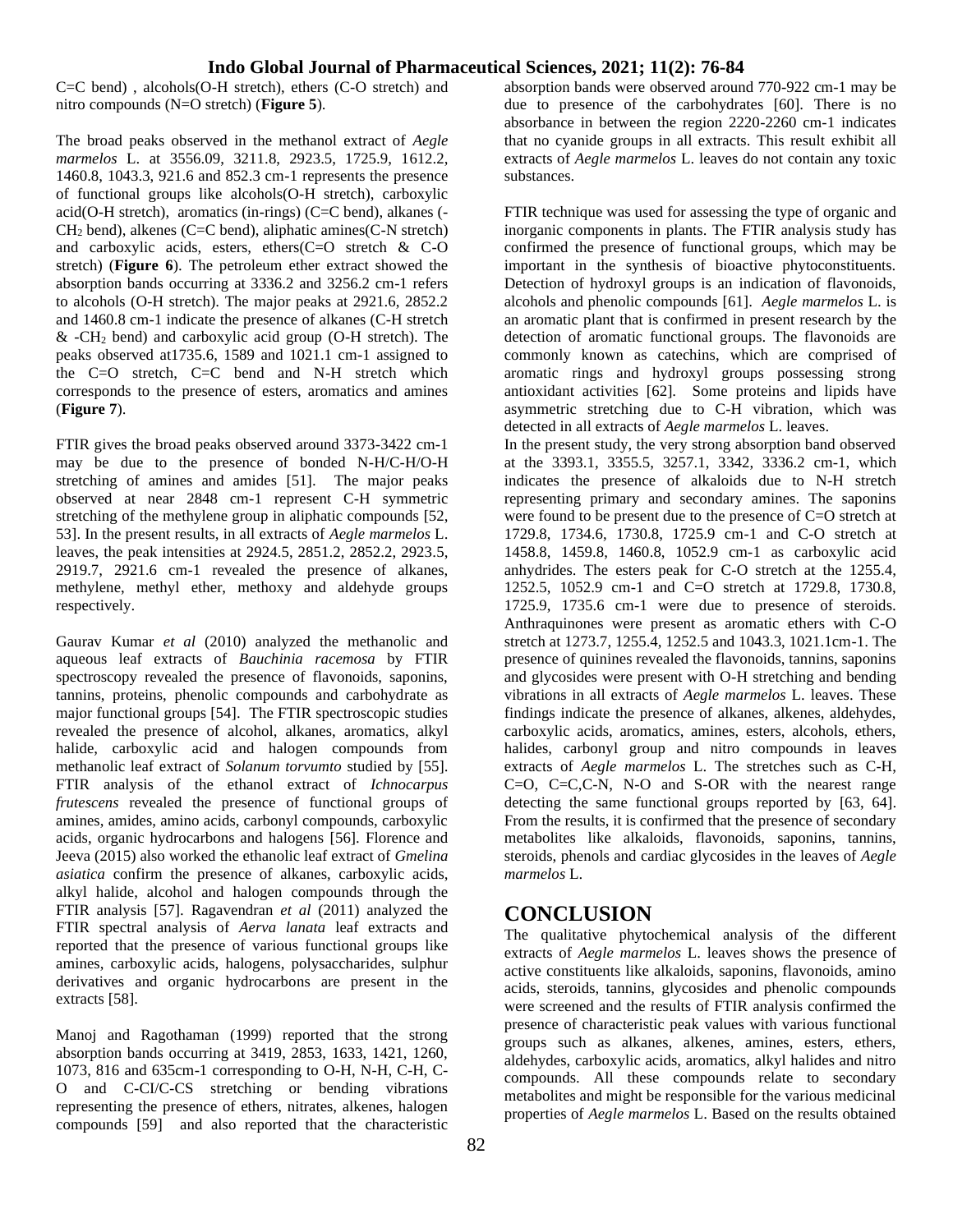in the present study, it could be concluded that, the leaf extracts of *Aegle marmelos* L. contain medicinally important bioactive compounds. This indicates that leaves of *Aegle marmelos* L. can be useful for several diseases and phytoconstituents may act as potential sources of useful drug discovery in the future.

# **ACKNOWLEDGEMENT**

The authors are indebted to the higher authorities of the institute for their constant encouragement and providing necessary facilities throughout the study.

### **CONFLICTS OF INTREST**

There are no conflicts of interest.

# **FUNDING SOURCE**

There is no source of funding.

# **DATA AVAILABILITY**

Not declared.

# **REFERENCES**

[1] Divya, S.M., Kalaichelvi, K. Screening of primary and secondary metabolites UV-Vis spectrum and FTIR analysis of Acmella calva (DC.) R.K.Jansen.Carmona Retusa VAHL and Leptadena reticulata W & A., Int.J. of Recent Sci.Res, 2017; 8(6) : 17952-17956.

[2] Edeoga, H.O., Okwu, D.E., Mmbaebie, B.O. Phytochemical constituents of some Nigerian medicinal plants., Afri.J.Biotechnol., 2005; 4(7): 685-688.

[3] Savitramma, N., Venkateswarlu, P., Suhrulatha, D., Basha SKM and Venkataramanadevi, C.H. Studies of Boswellia ovalifoliolata Bal. and Hearny- An endemic and endangered medicinal plant., The Biosc., 2011; (5):359-362.

[4] Kumbhare, M.R., Sivakumar, T., Udavant, P.B., Dhake,A.S., Surana A.R . In vitro antioxidant activity, phytochemical screening cytotoxicity and total phenolic content in extracts of caesalpina pulcharriama (caesalpiniaceae) pods., pakistan of Bio.Sci., 2012; 15(7): 325-332.

[5] Egwaikhide, P.A., Okeniyi, S.O., Gimba, C.E. Screening of antimicrobial activity and phytochemical constituents of some Nigerian medicinal plants., Adv.in Bio.Res., 2007; 1(5-6): 155-158.

[6] Daswani,P., Tetali P., Noshir, A., Birdi, T. Studies on the antidirrheal activity of *Aegle marmelos* L.unripe fruit : validating its traditional usage., BMC complementary Alternative Medicine., 2009;  $9(47): 1-8.$ 

[7] Parmar, C., kaushal, M.K.Wild fruits of sub-Himalayan region .Ed; kalyani Publications: new Delhi,1982; 23-25.

[8] Baliga, M.S., Bhat, H.P., Joseph, N., Fazal, F. Phytochemistry and medicinal uses of the bael fruit (*Aegle marmelos* L. Corr.) : a concise review. Int.J. Food Res., 2011; 44: 1768-1775.

[9] Kar, A., Choudhary, B.k., Bandopadhyay, N.G. Comparative evaluation of hypoglycemic activity of some indian medicinal Plants in alloxan diabetic rats.J.of Ethano.Pharmacol., 2003; 84(7): 105-108. [10] Saxena, A., Vikram, N.K. Role of selected Indian plants in management of type 2 diabetes : a review. J.of alternative and complementary med.(new York, N.Y.)., 2004; 10 (2): 369-378.

[11] Baliga,M.S., Thilakchand,K.R., Rai, M. P., Rao, S., Venkatesh, P. *Aegle marmelos* (L.)Correa (Bael) and its phytochemicals in the treatment and prevention of cancer. Int. cancer therapies., 2013; 12(3): 187-196.

[12] Marwat, S.K., rehman, F., Khan, E.A., et al. Useful ethanophytomedicinal recipes of angiosperms used against diabetes in South East Asian Countries (India, pakistan and Sri Lanka). Pak.J.of Pharma.Sci., 2014; 27(5): 1333-1358.

[13] Lambole, V.B., Murti, K., Kumar, U., Bhatt, S.P., Gajera,V. Physicopharmacological proprties of *Aegle marmelos* as a potential Medicinal Tree : Overview. Int.J. of Pharmacy. Sci.Rev. and Res., 2010; 5(2): 67-72.

[14] Arul, V., Miyazaki, S., Dhananjayan, R . Studies on the antiinflammatory, antipyretic and analgesic properties of the leaves of *Aegle marmelos* corr. J.of ethanopharmacol., 2005; 96(1-2): 159-163. [15] Faizi, S., Farooqi, F., Rehman,S.Z., Naz, A., Noor, F., Ansari, F., et al. Shahidini, A novel and highly labile oxazoline from *Aegle marmelos* : The parent compound of Aegeline and related amides. Tetrahedron., 2009; 65(5) : 998-1004.

[16] Bansal, Y., Bansal, G. Analytical methods for standardization of *Aegle marmelos* Corr.: a review. J.Pharm.Edu.Res., 2011; 2(2) : 37- 44.

[17] Maity, P., Hansda, D., Bandopadhayay, U., Mishra, D.K. Biological activities of crude extracts of chemical constituents of bael, *Aegle marmelos* (L.) Corr. Indian J. Exp.Biol., 2009; 47: 849- 861.

[18] Bhatti, R., Sharma, S., Singh,J., Singh,A., Ishar,M.P. Effect of *Aegle marmelos* (L.) correa on alloxan induced early stage diabetic nephropathy in rats. Indian.J. Exp.Biol., 2013; 51 (6) : 464 - 469.

[19] Dhankhar, S., Ruhil,S., Balhara,M., Chhillar, A. *Aegle marmelos* (Linn.) Correa : a potential source of phytomedicine. J. Medi.Plants.Res., 2011; 5(9) : 1497-1507.

[20] Rahman, S., Parvin, R . Therapeutic potential of *Aegle marmelos* (L.)- an overview. Asian Pac. J. Trop. Disc., 2014 : 4(1) : 71-7.

[21] Sawale, k.R., Deshpande, H.W., Kulkarni, D.B. Bael (*Aegle marmelos* L.) a super fruit of an hour: A review. Int.J.Chem.Stud., 2018; 6(3) : 1720-1723.

[22] Kritikar, K.R., Basu, B.D. Indian medicinal Plants periodical Experts ; New Delhi, 1975; vol.I: 499-502.

[23] Anonymous, The wealth of India, Raw material ; vol.I., Publication and Information Directorate; CSIR : New Delhi, 1985; vol. I : 85-91.

[24] Warrier, P.K., Nambiar, V.P.K., Ramakutty, C. Indian medicinal plants. Part I; Orient Longman : Madras ; 1994; 62-66.

[25] Nadkarni, K.M. Medicinal plants of India, Reprint Publication : Dehradun, 2004; 20-22.

[26] Sharma,G.N., Dubey, S.k., Sharma, p., Sati, N. Medicinal values of bael (*Aegle marmelos* L.) corr: a review. Int.J.Curr.Pharm.Rev.Res., 2011; 1 : 12-22.

[27] Shankarnanth, V., Balakrishnan, N., Suresh, D., Sureshpandian, G., Edwin, E., Sheeja, E. Analgesic activity of methanol extract of *Aegle marmelos* leaves. Fitoterapia., 2007; 78: 258-259.

[28] Manandhar, B., paudel, k.R.,Sharma, B., karki, R .Phytochemical profile and pharmacological activity of *Aegle marmelos* Linn. J. Int.Med., 2018; 16:153-163.

[29] Nigam, V., Nambiar, V.S. *Aegle marmelos* leaf juice as a complementary therapy to control type 2 Diabetes- Randomised controlled trial in gujrat,India . Adv. in Int. Med., 2018.

[30] Venkatesan, D., karrunakarn, C.M., kumar,S.S., palins Swamy, P.T. Identification of phytochemical constituents of *Aegle marmelos* responsible for antimicrobial activity against selected pathogenic organisms.Ethnobot.Leaflets., 2009; 13 (11): 1362-1372.

[31] Sivraj , R., Balakrishnan,A., Thenmozhi,M., Venckatesh, R. Antimicrobial activity of *Aegle marmelos*, Ruta graveolens, opuntia dellini, euphorbia royleana and Euphorbia antiquorum. J.Pharm.Res., 2011; 4(5) : 1507-1508.

[32] Chakrborty, M., jagdish,K.V.,Dipak, G., Axay,P.R . Aegle marmelos (Linn) : A therapeutic boon for human health. Int. J. Res. Ayurveda. Pharm., 2012; 3(2) : 159-163.